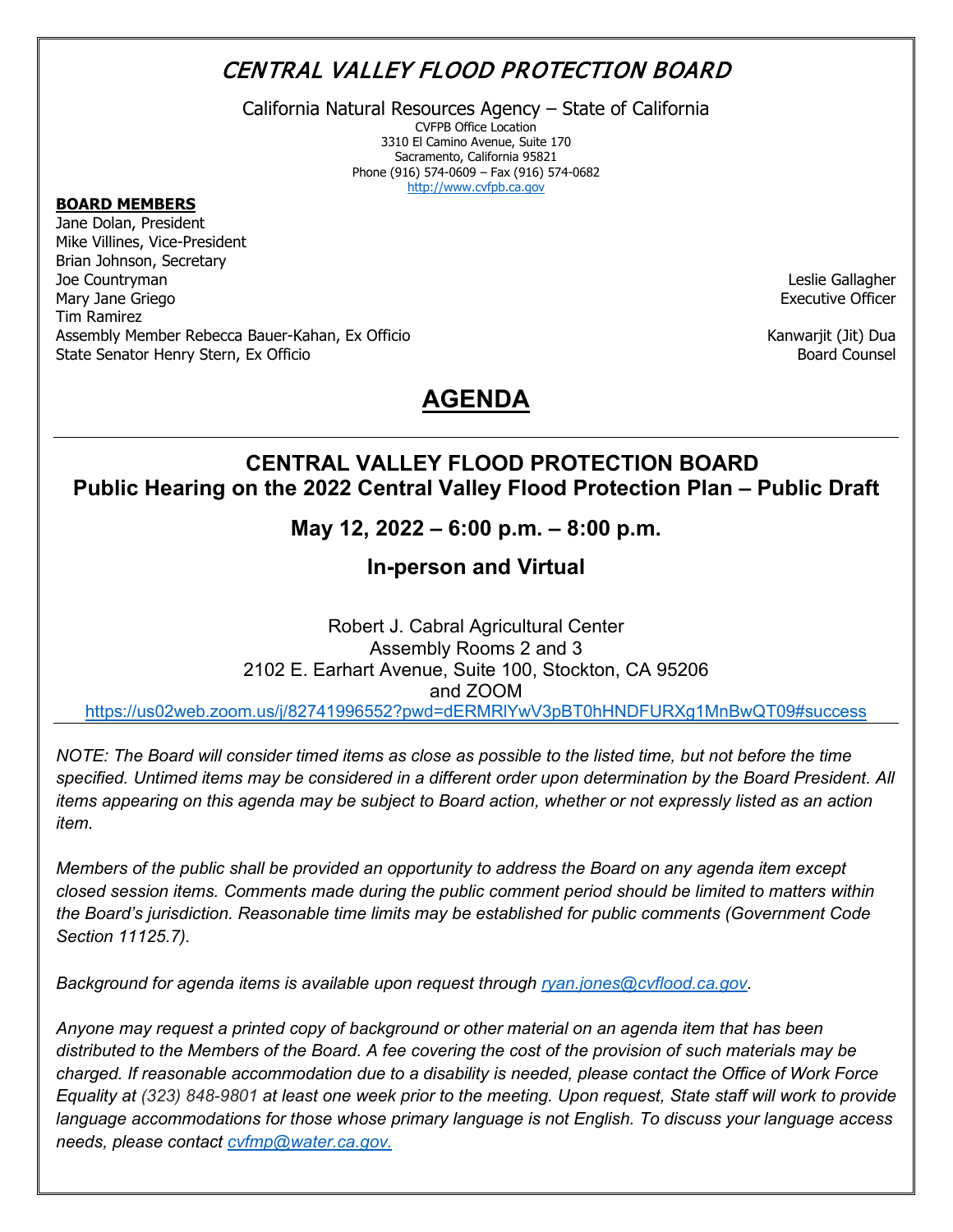#### California Central Valley Flood Protection Board, CVFPP Public Hearing, May 12, 2022

### *PARTICIPATING IN THE PUBLIC HEARING:*

These instructions outline how members of the public can participate in the hearing virtually and in-person, including how to provide public comment.

#### *In-Person Attendance*

Members of the public attending in-person may provide comments in one of two ways:

- Verbally by filling out a verbal comment form and submitting to designated staff to establish a queue of speakers. A speaker's time allotment is 3 minutes but is ultimately at the discretion of the Board.
- In writing by completing a written form and submitting to designated staff. Comments submitted in this fashion will not be read aloud during the Public Hearing.

### *Virtual Attendance*

For instructions on how to join the hearing virtually, please visit this [link.](https://www.cvfpbfloodplanhearings2022.org/) You can join the hearing from a desktop computer, laptop, mobile device, or telephone. For technical support during the meeting, please [contact](mailto:contact%E2%80%AFaaron@freshairmedia.com) [aaron@freshairmedia.com.](mailto:aaron@freshairmedia.com)

#### *How to provide a virtual comment*

Members of the public attending virtually may provide comments in one of two ways:

- Verbally by clicking the "Raise Hand" button on the Zoom platform. Raising your hand will put you in queue of others who wish to make a verbal comment. A speaker's time allotment is 3 minutes but is ultimately at the discretion of the Board.
- In writing by submitting a comment electronically to  $\frac{1}{2}$  cyfmp@water.ca.gov using the Electronic Comment Guidance available at [http://cvfpb.ca.gov/wp](http://cvfpb.ca.gov/wp-content/uploads/2022/04/PublicDraft_2022CVFPPUpdate_ElectronicComment_April2022.pdf)[content/uploads/2022/04/PublicDraft\\_2022CVFPPUpdate\\_ElectronicComment\\_April2022.pdf](http://cvfpb.ca.gov/wp-content/uploads/2022/04/PublicDraft_2022CVFPPUpdate_ElectronicComment_April2022.pdf)

### *Asking Clarifying Questions*

This Public Hearing is intended to provide an overview of the 2022 Central Valley Flood Protection Plan (CVFPP) Update and allow the public to provide comments on the Public Draft. During the hearing, the Board and State staff will be listening to the public and not engaging in discussion. Clarifying questions about the 2022 CVFPP Update may be asked in person before or after the hearing time, or may be emailed to [cvfmp@water.ca.gov.](mailto:cvfmp@water.ca.gov) State staff will endeavor to answer emailed questions within three business days.

### *Submitting Comments during the 45-day Comment Period*

Comments on the 2022 CVFPP Update - Public Draft must be submitted no later than 5:00 p.m. on Monday, June 6, 2022. Comments can be submitted in the following ways:

- By email: Submit comments electronically to [cvfmp@water.ca.gov](mailto:cvfmp@water.ca.gov) using the Electronic Comment Guidance available at [http://cvfpb.ca.gov/wp](http://cvfpb.ca.gov/wp-content/uploads/2022/04/PublicDraft_2022CVFPPUpdate_ElectronicComment_April2022.pdf)[content/uploads/2022/04/PublicDraft\\_2022CVFPPUpdate\\_ElectronicComment\\_April2022.pdf](http://cvfpb.ca.gov/wp-content/uploads/2022/04/PublicDraft_2022CVFPPUpdate_ElectronicComment_April2022.pdf)
- Future public hearings: see [here](https://www.cvfpbfloodplanhearings2022.org/) for a schedule of upcoming hearings.
- By USPS mail, sent to:
	- o Systemwide Multi-benefit Initiatives Branch Attn: Jason Sidley 715 P Street, 6th Fl. Mailbox 15 P.O. Box 942836 Sacramento, CA 94236-000